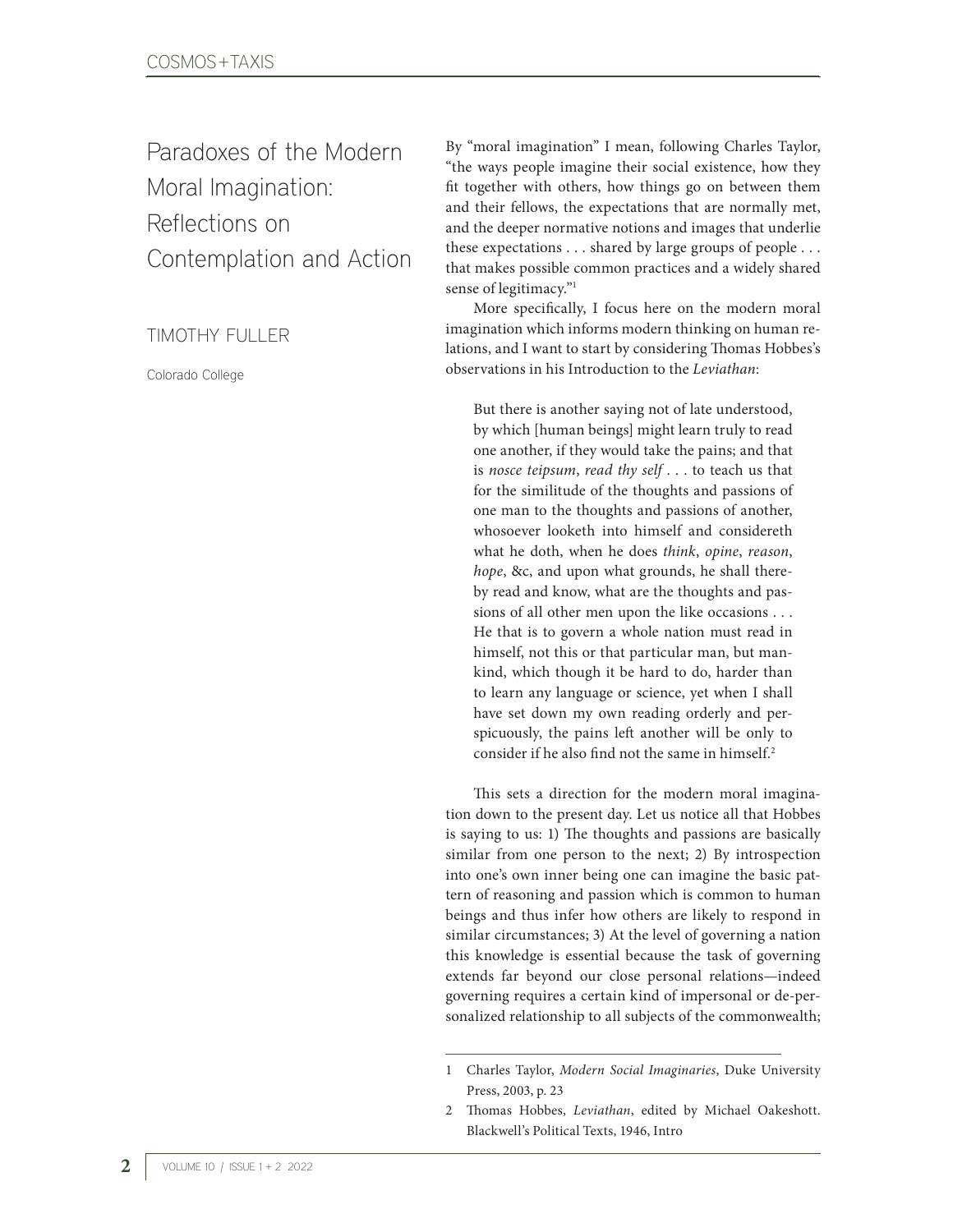4) At the same time, since there is no fundamental difference in these patterns between the rulers and the subjects, there is 5) basic similarity of insight among all human beings; 6) what distinguishes one human being from another is the relative ability accurately to grasp the basic structure of human conduct by bracketing one's idiosyncrasies, foibles and particular goals; the office one holds does not distinguish one's basic humanity; 7) Hobbes, in the *Leviathan*, claims to have worked out in detail what this basic similitude is and the test of his argument is for the reader to consider whether Hobbes has expounded the fundamental character of human relations "scientifically," that is, in detachment from merely personal preferences and goals.

At the heart of Hobbes's thinking thus is the prototype of the modern moral imagination which emphasizes not mere self-interestedness—the aspect of Hobbes's thought we most commonly discuss—but also the capacity to enter into the views of others by inference from the universal basic structure of thought and emotion. We thus arrive at the thought of enlightened or rational self-interest, the conscious and disciplined pursuit of one's interests by which we take account of our inevitable implication in the unavoidable presence of others who are similarly self-interested and capable of disciplining their pursuits in the same way. Reflection on our experience leads us to conclude that our desire to set ourselves apart from, or above, others will be frustrated if we do not learn to behave in a "moral way." The moral way is the disciplined way of enlightened self-interest, which the individual learns through reflection on experience. What we acquire is the practice of self-regulation. We imagine the inner life of others according to the basic similarity of one to another in the common human condition. It is in learning how to discipline our self-interestedness that we demonstrate moral imagination. As Michael Oakeshott says, following Hobbes, "moral activity may be said to be the observation of a balance of accommodation between the demands of desiring selves each recognized by the others to be an end and not a mere slave of somebody else's desires."3

Hobbes sets the stage for the further development of the modern moral imagination. Subsequently, Adam Smith and David Hume, for instance, will emphasize the instinct of sympathy, the capacity for pity at the sight of others' pain. The moral imagination allows us to identify ourselves with others even though we must be individuals who are always for ourselves. The combination of self-interestedness with sympathy defines the modern moral imagination. Out of it we imagine and systematically describe a spontaneous civil association of innumerable voluntary transactions governed by a rule of law which permits the growth of wealth and the projection of an ideal of infinitely expanding prosperity. Consider also Immanuel Kant's project to achieve perpetual peace through the expansion of the republican and commercial order to all the world. The movement from Hobbes to Kant and beyond brings to sight the two great aspirations of modernity: perpetual peace and ever-expanding prosperity.

What appears to many to be Hobbes's pessimism about the human condition is nearly the opposite of the truth. Hobbes thought he had outlined the basic science of human conduct which, to the extent we learn it, makes it possible for us to transform human relations along the lines further developed in the movement from Locke to Smith and Hume, to Kant and beyond. These later writers work out the basis for confidence that the spontaneous order enabled by enlightened self-interest is not reliant for its stability on massive coercive power in central governments. Rather, it promises a more enduring stability than that maintained by coercion. The hope of progress in human relations was fostered by the development of this new political science, gradually to expand beyond the commitment to establishing the right internal order for the modern state to the further commitment to realize that order on a universal scale through what Kant was to call the "cosmopolitan point of view."

Kant's essay—"An Old Question Raised Again: Is the Human Race Constantly Progressing?"—advocates a "predictive history," a philosophy of the future not of the past which is to be achieved by "widening" one's view of future time; it is a kind of prophetic history. How is this possible? Only, Kant says, if we commit ourselves in advance to goals which certify the dignity and enlightenment of humanity. That is, we must adopt ideals for the future which are worthy in themselves and then act towards the future under their inspiration. To the extent that already in his time Kant could see republics, what we now call liberal

<sup>3</sup> Michael Oakeshott, *Rationalism in Politics*, *New and Expanded Edition*, Liberty Fund, 1991, p. 502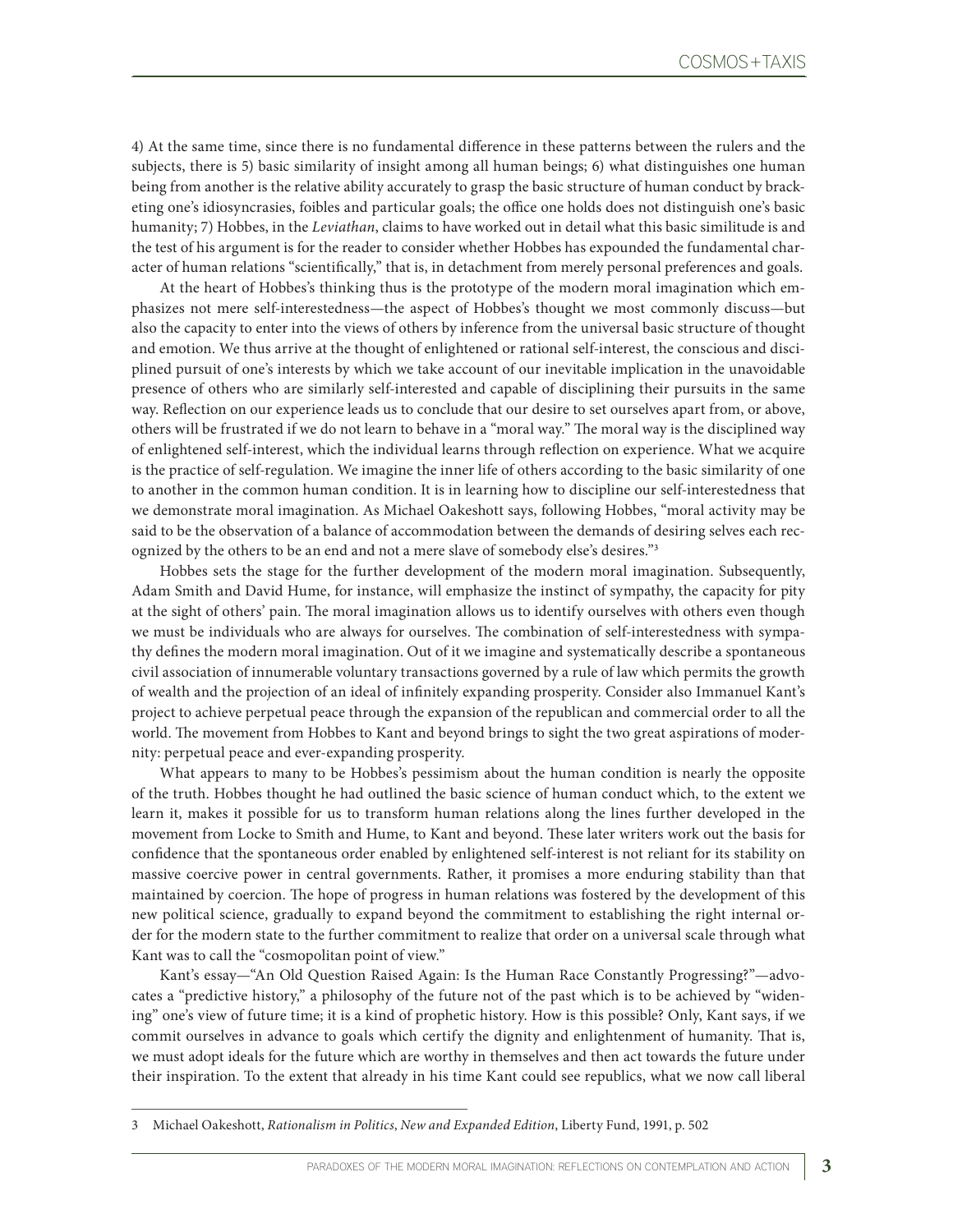democracies, coming into being, he could imagine a federation of republics to promote a world of perpetual peace, a world in which war would cease to exist.

Given the sorry record of human history how can we believe in, or summon the energy to work for, these ideals? Kant's answer is that nothing less is worthy of a being that wishes to achieve true dignity and happiness. Here the moral imagination projects a moral transformation in the human condition. We must imagine our perfection and then gather the resources to pursue that perfection. We need, Kant says, "moralized politics" rather than "political morality."

Kant means by political morality the expedient calculation of self-interest we associate with Machiavelli. By moralized politics Kant means transforming enlightened self-interest to include the goal of a perfected human condition. This goal builds into enlightened self-interest the motive of transforming self-interest, no matter how rationally pursued, into that higher virtue to which enlightened self-interest in the past seemed to be a barrier. Instead of being content with enlightened self-interest, we need to pursue the equation of our self-interest with the well-being of all humanity. This is to say that human beings have the capacity to construct their own vision of perfection and then find ways to make the vision a material reality in human relations. We incorporate the ideal end-state into our self-interest. The science of conduct in Hobbes is to be perfected in the moral idealism of Kant through which the solution of the internal ordering of states will be expanded to resolve the conflicts among the states of the world.

Kant fully recognizes and admits that the plausibility of the path to perfection is hindered by the record of past history. But if human beings are genuinely free in the sense that they can make their ideals for themselves, they can thereby inspire themselves to strive unceasingly to make the ideals reality. We must believe that a worthy goal will not remain abstract, but will be fully realized in practice. Properly devised moral theory will not remain abstract but will, over time, be put into practice. We must become the cause of our own advance to completing the enlightenment project. In order to do this we must achieve a cosmopolitan point of view in which we regard humanity as a whole and not only our local identity. This is to extend Hobbes's original insight for the possibility of a commonwealth—the internal cosmopolitanism of the subjects committed to the state through subscription to a system of laws—to the possibility of a universal commonwealth composed of states who see the similitude of the thoughts and passions in each other. It is as if the idea of the social contract which became the dominant orientation in the liberalization of domestic politics will be extended to the creation of an international social contract.

The emergence of this ideal in Kant's time, which he thought the great revolutions of the 17<sup>th</sup> and 18<sup>th</sup> centuries incarnated, is for him the sign of progress because the new ideals of individual freedom, peace and prosperity are coming to be the only legitimate ideals human beings can entertain. Their validity does not lie initially in their historical plausibility but in their intrinsic appeal to beings who seek dignity and affirmation in their own terms, and who believe that what their reason tells them is right determines the direction that their public activity will take.

There is a latent moral disposition in the human race which at this moment in history is coming to sight. Whatever the failures of the French Revolution might be, the expressed ideals, the project of social reformation, reveals the destiny of the human race to which we must commit ourselves. Perpetual peace will replace perpetual conflict. Living in hope for the heavenly kingdom will be transposed into a project to use self-interest to transform ourselves into an existence beyond self-interest. This is the apex of the modern moral imagination. Kant sees himself at a revelatory moment in which the moral disposition of the human race begins to reveal itself fully, to be formulated as a project for the future which, he thinks, cannot disappear. Contingent events cannot derail the moral direction. Kant says: "The human race has always been in progress toward the better and will continue to be so henceforth. To him who does not consider what happens in just some one nation but who has regard to the whole scope of all the peoples on earth who will gradually come to participate in progress, this reveals the prospect of an immeasurable time—provided at least that there does not, by some chance, occur a second epoch of natural evolution which will push aside the human race for other creatures . . ."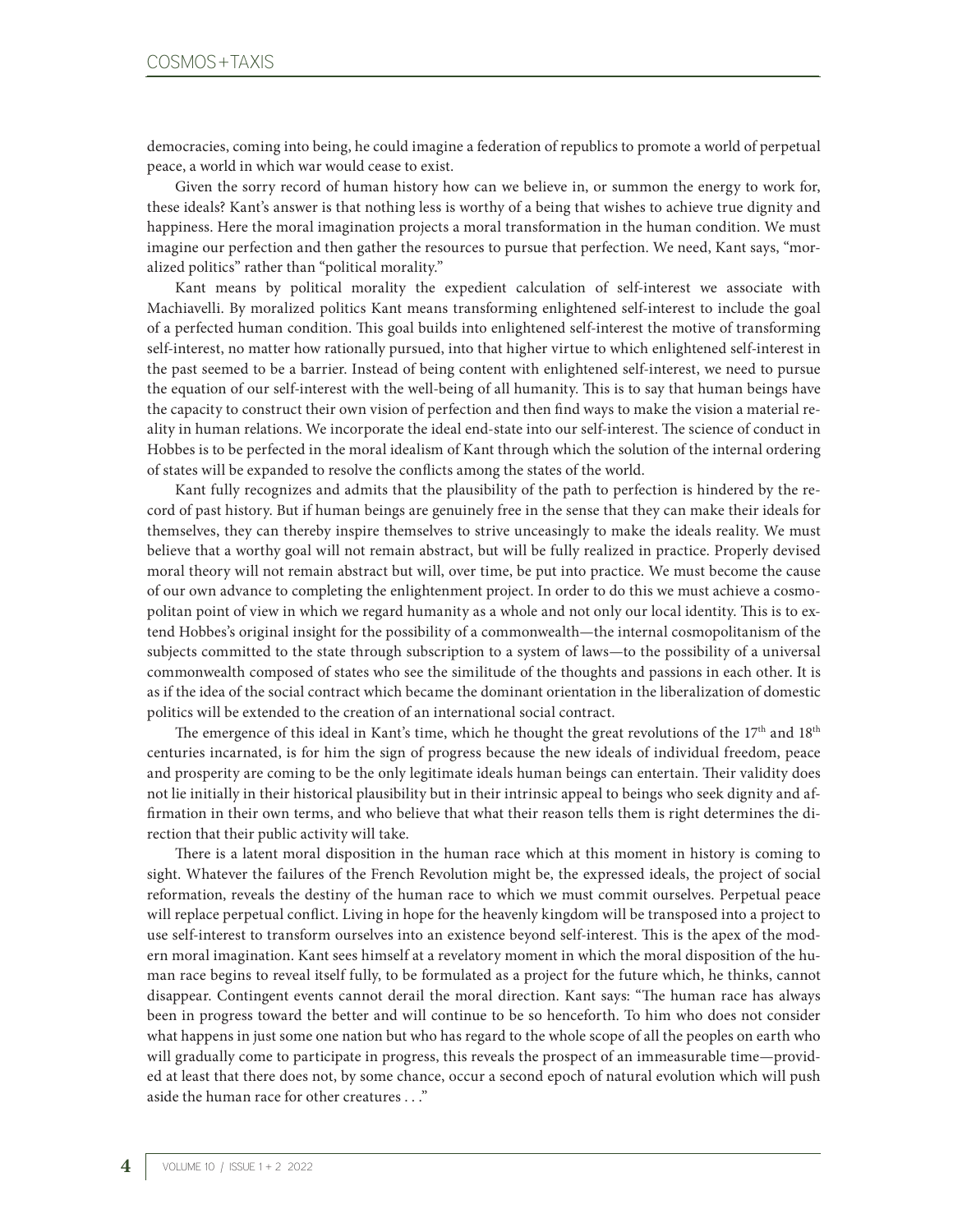Under these conditions, the active life overtakes and supersedes the contemplative life as understood by the ancients and the medievals. It is no longer the life outside the cave that is primary, but rather the task to reorganize the life within the cave. The quest for the transcendent must be given material realization immanently in the world.

As the sense of duty to what ought to happen expands, it "will also extend to nations in their external relations toward one another up to the realization of the cosmopolitan society," increasingly resistant to "the mockery of the politician who would willingly take the hope of man as the dreaming of a distraught mind." And offensive war "which constantly retards this advancement" will be renounced altogether.

If the modern moral imagination is preoccupied with proving that we are free in the sense that we can determine our future for ourselves in service to the ideals of peace and prosperity, bolstered by the confidence science and technology impart to it, it is, nevertheless, attended by haunting questions: Is it possible that we can advance materially and decline spiritually? What is the foundation for our idealism, or is there any such thing? From the first appearance of the modern moral imagination there has been an accompanying, dissenting theme. Michael Oakeshott has described this modern dialectic: "Modernity" constitutes itself in the dialectic of what Michael Oakeshott calls the "politics of faith" with the "politics of skepticism." One could call this the internal dialectic of the modern moral imagination.

The skeptical theme is the residual legacy of the Classic/Christian heritage of western civilization which, in refusing to subscribe to Kant's predictive history of the future, remembers and contemplates the past record of the corruption induced by the acquisition of power. As Oakeshott puts it:

In the politics of faith, the activity of governing is understood to be in the service of the perfection of mankind . . . human perfection is sought precisely because it is not present . . . [and] is to be achieved by human effort, and confidence in the evanescence of imperfection springs here from faith in human power and not from trust in divine providence . . . man is redeemable in history ... [and] the chief agent of the improvement, which is to culminate in perfection, is government.<sup>4</sup>

## Moreover,

One of the characteristic assumptions, then, of the politics of faith is that human power is sufficient, or may become sufficient, to procure salvation. A second assumption is that the word 'perfection' (and its synonyms) denotes a single, comprehensive condition of human circumstances … Consequently, this style of politics requires a double confidence: the conviction that the necessary power is available or can be generated, and the conviction that, even if we do not know exactly what constitutes perfection, at least we know the road that leads to it.<sup>5</sup>

By contrast, the politics of skepticism expresses "prudent diffidence" in recognizing politics as a necessary evil. The politics of skepticism "expects human conflict . . . seeing no way of abolishing it without abolishing much else at the same time . . . [and thus] to be sparing of the quantity of power invested in government."6

"Modernity" constitutes itself both in rejecting its Classic/Christian heritage, acknowledging that heritage only insofar as it is made the preamble to our present, and yet also in its failure to rid itself of that heritage which irritatingly reminds us that the ideal picture of our future opposes the actual structure of reality as we have always experienced it, and as we have experienced it most dramatically in the twentieth century of total war and holocaust. Kant is perfectly aware of the opposition and, in fact, endorses departure from dwelling on the reality of the historical record. For him the construction of ideals for the future

<sup>4</sup> Michael Oakeshott, *The Politics of Faith and the Politics of Scepticism*, Yale University Press, 1996, pp. 23-24

<sup>5</sup> Oakeshott, op.cit. p. 26

<sup>6</sup> Oakeshott, op. cit. p. 33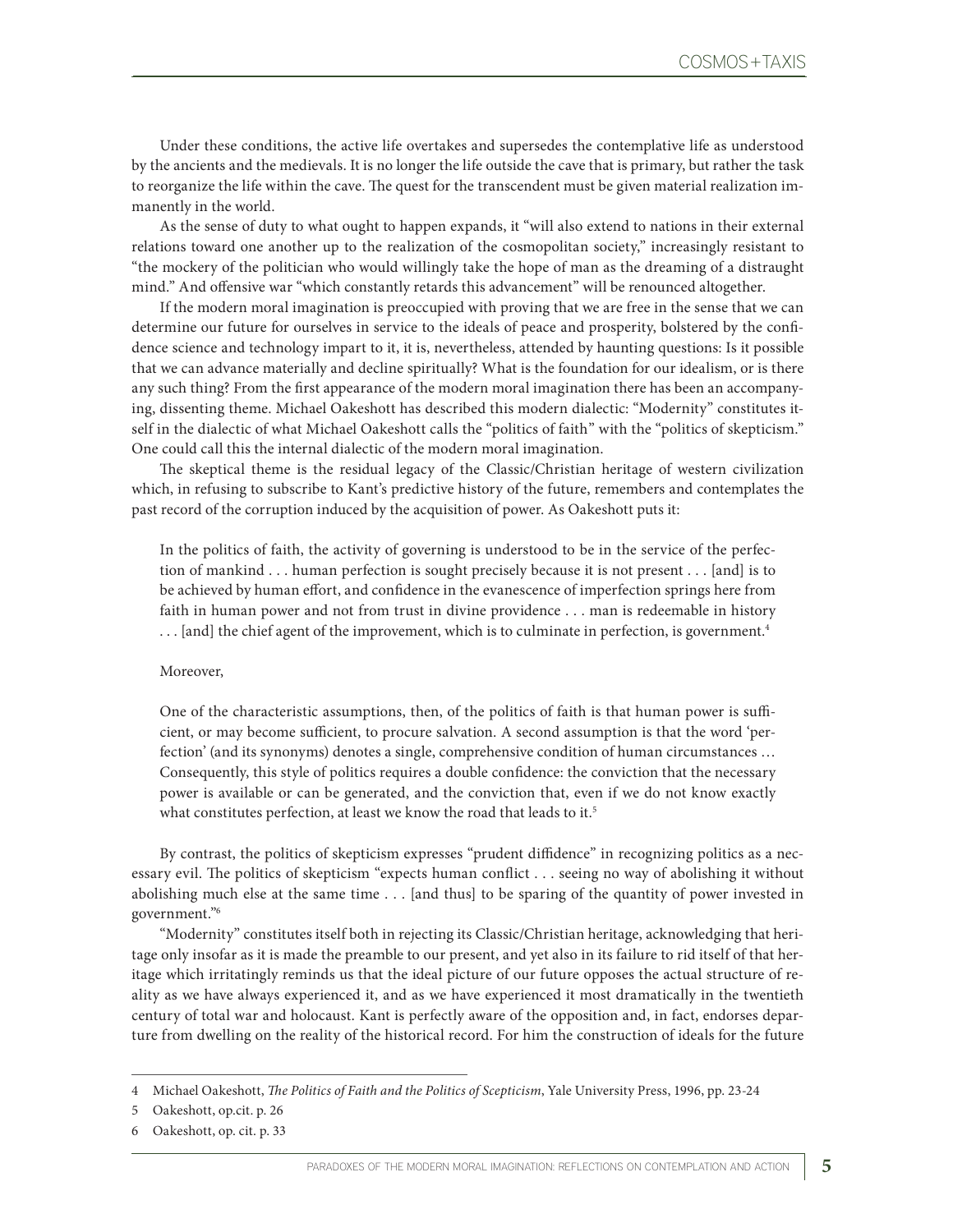is the sign of human freedom, freedom understood as liberation from what traditionally was understood to be the natural reality, justified by a claim to knowledge of the only imaginable future for man. This is an eschatological interpretation of history, since Kant, having accepted the view that man is a historical being and thus constantly becoming, cannot accept that this becoming has no point or end state. In this, he anticipates, and tries to refute, what will be the Nietzschean critique that man as historical being has no goal, or only arbitrarily imposed goals stemming from the desire to disguise from themselves meaninglessness or nihilism.

The neo-classical political philosopher, EricVoegelin says, responding to what has happened in history since Kant wrote, "The eschatological interpretation of history results in a false picture of reality; and errors with regard to the structure of reality have practical consequences when the false conception is made the basis of political action."7

According to Voegelin, there are two inescapable facts: First, what comes into being will go out of being; second, the mystery of human historical existence cannot be solved. By contrast, what Voegelin calls the Gnostic claimant to final knowledge asserts that human beings can make something that will not end because they know what that goal must be. This assertion seeks to escape the ordeal of conscious existence by imagining the end of history. Modernity blends the vocabulary of utopian idealism into the language of everyday life, putting merely prudential action on the defensive. Kant's critique of "political morality" depends on our accepting that we are in fact in the process of transcending the structure of reality as we have always known it. The implication of a "moralized politics" is that we can use politics to bring politics to an end, perhaps even, as we have seen in our time, justifying Machiavellian means in the name of pursuing Kantian goals. The danger, that abstract idealism will rationalize the most extreme Machiavellian means, is a well known feature of the past century.

As Voegelin further remarks: "In classic and Christian ethics the first of the moral virtues is *Sophia* or *prudentia*, because without adequate understanding of the structure of reality, including the *conditio humana*, moral action with rational co-ordination of means and ends is hardly possible. In the Gnostic dream world, on the other hand, nonrecognition of reality is the first principle. As a consequence, types of action which in the real world would be considered as morally insane because of the real effects which they will have will be considered moral in the dream world because they intended an entirely different effect. The gap between intended and real effect will be imputed not to the Gnostic immorality of ignoring the structure of reality but to the immorality of some other person or society that does not behave as it should behave according to the dream conception of cause and effect."8 One result is the obsessive search for the individual or group that has wickedly conspired against the project to attain the ideal condition. The liquidation of that individual or group, or at least the reform of their thinking, will be necessary in order that progress toward the ideal may continue. Needless to say, there is no consensus on whom to name as the source of our failure so far to have purified the moral condition.

The modern moral imagination exemplifies a profound dialectical tension between the philosophy of the future and the Classic/Christian inheritance. The defeat of Soviet Communism indicates the emergence of a new dialectical balance involving a resurgence of what Oakeshott called the "politics of skepticism" against the "politics of faith" or political utopianism. But although the most virulent form of this utopianism may have been defeated, many of the milder, less extreme forms survive and pervade the vocabulary of contemporary politics, and other virulent threats seem to be forming.

This is the "post-modern" condition, a situation of declining confidence in the enlightenment claim for a philosophy of the future. This uncertainty is accompanied by aggressive bewilderment about alternative ways of imagining ourselves. The loss of confidence in political utopianism understandably issues in the feeling that we are losing meaning in life because we have put so much faith in politics as the practical locus of meaning. This modern departure from the Platonic, Aristotelian and Biblical understanding that politics is an instrument in the service of that which transcends the mundane makes us reluctant to return—

<sup>7</sup> Eric Voegelin, *The New Science of Politics*, University of Chicago Press, 1968, p. 166

<sup>8</sup> Oakeshott, op. cit. p. 169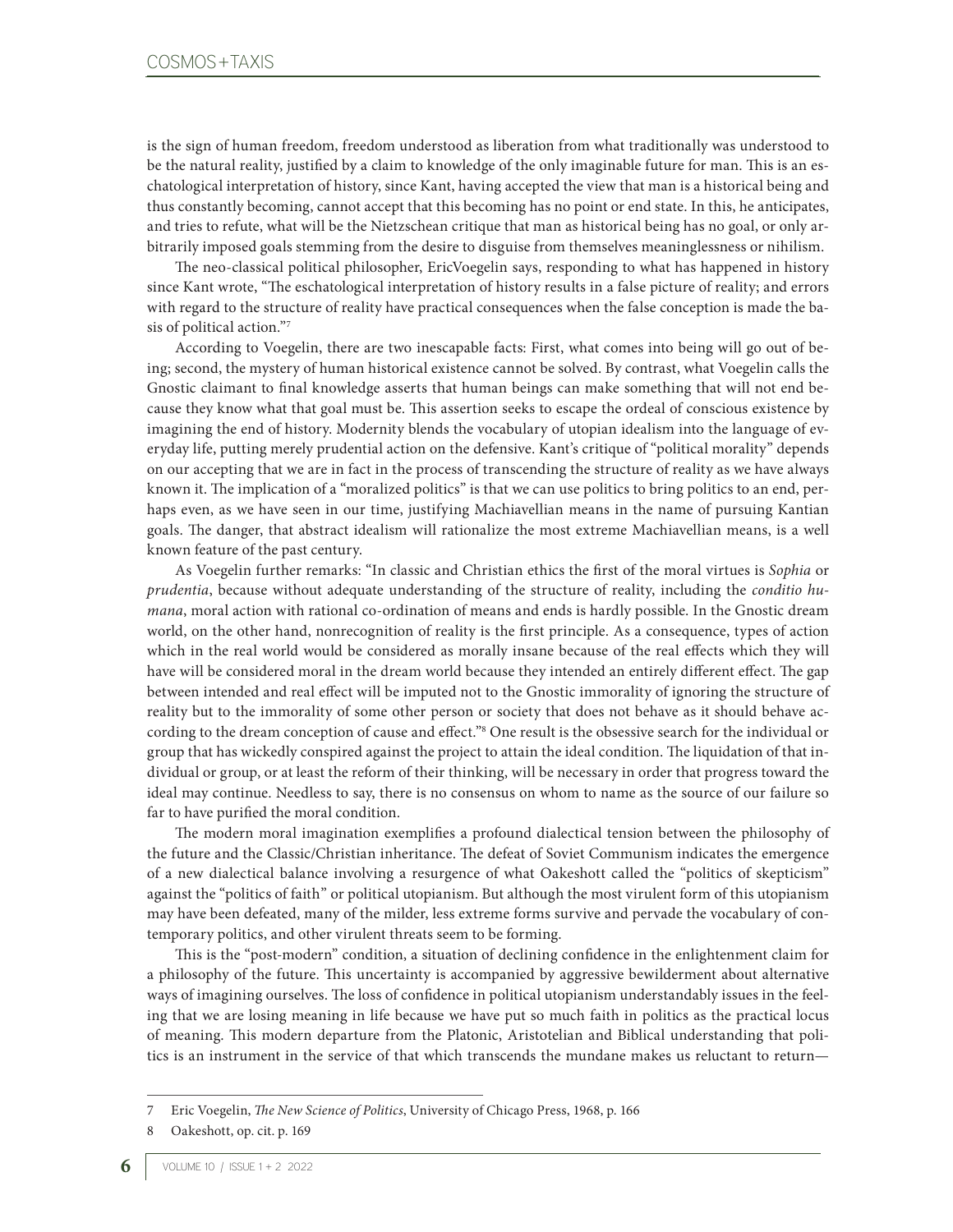or leaves us believing there is no path of return—to that which we have spent several centuries dismantling. The modern critique has been both effective and yet unsuccessful. Hannah Arendt describes our situation as "between past and future," and, like Heidegger, argues for "thinking," or the non-calculative use of our rational faculty to open ourselves to the fullness of Being, to rescue ourselves from the modern version of the Sysiphean ordeal. The insight here is that we cannot cure the loss of self-confidence by projecting yet a new and different imagined future, but we cannot, at least not yet, endure resubmitting to that which we thought we had overcome.

Michael Oakeshott urges openness to the "voice of poetry in the conversation of mankind." The voice of poetry is an alternative to, but not a substitute or replacement for, the scientific/technological voice. The voice of poetry is also not a political voice. The poetic voice is a different way of imagining our world, disclosing possibilities which the voices of science, technology and politics obscure. For him, the poetic experience is to move about among images which evoke delight and encourage contemplation. Poetry is not about "fact" or "not-fact" nor about events of which we inquire when and where they took place. "Where imagining is 'contemplating', then, 'fact and 'not-fact' do not appear."9 Poetic images in contemplation

provoke neither speculation nor inquiry about the occasion or conditions of their appearing but only delight in their having appeared. They have no antecedents or consequents; they are not recognized as causes or conditions or signs of some other image to follow, or as the products or effects of one that went before; they are not instances of a kind, nor are they means to an end; they are neither 'useful' nor 'useless' . . . Moreover, the image in contemplation is neither pleasurable nor painful; and it does not attract to itself either moral approval or disapproval. Pleasure and pain, approval and disapproval are characteristics of images of desire and aversion, but the partner of desire and aversion is incapable of being the partner of contemplation.<sup>10</sup>

In short, Oakeshott's poetic experience offers a release for a time from the interminable project to perfect ourselves in perpetual peace and ever-growing wealth. He proposes a kind of residual element of contemplation in the form of temporary and momentary releases from our time-boundedness. The project is in principle interminable because there is no guarantee against falling back into war, nor insulation from the failure of material wealth to assuage spiritual longing. Oakeshott allows for a glimpse of the transcendent in the momentary release in contemplation of the poetic voice. He is stoic, but he at least hints at a more comprehensive moral imagination which, while it need not abandon modern accomplishments, would recognize their subordinate and incomplete character.

It is an irony not lost on modern thinkers from the  $17<sup>th</sup>$  century forward that nature has produced out of herself a being whose identity is constituted in opposition to nature herself, as if nature purposely creates her own dialectical opposition. At least Bacon, Rousseau, Kant and Hegel saw this. In her well-known work, *The Human Condition*, 11 Hannah Arendt reflects on this at length. In the final section of that work, "The Vita Activa and the Modern Age," she says

The increase in power of man over the things of this world springs . . . from the distance which man puts between himself and the world, that is, from world alienation.12

Whereas the *vita contemplativa* or contemplative life seeks reconciliation with the world even as, through the intellect, it looks beyond the world towards the divine source of all being, the *vita activa* or active life seeks to remake the world in order to be at home with a world of its own choosing. As she goes on to say,

<sup>9</sup> Oakeshott, RIP, p. 509

<sup>10</sup> Oakeshott, RIP, op. cit. p. 510

<sup>11</sup> Hannah Arendt, *The Human Condition*, 2nd edition, University of Chicago Press, 2018

<sup>12</sup> Arendt, op. cit. p. 252, fn 2